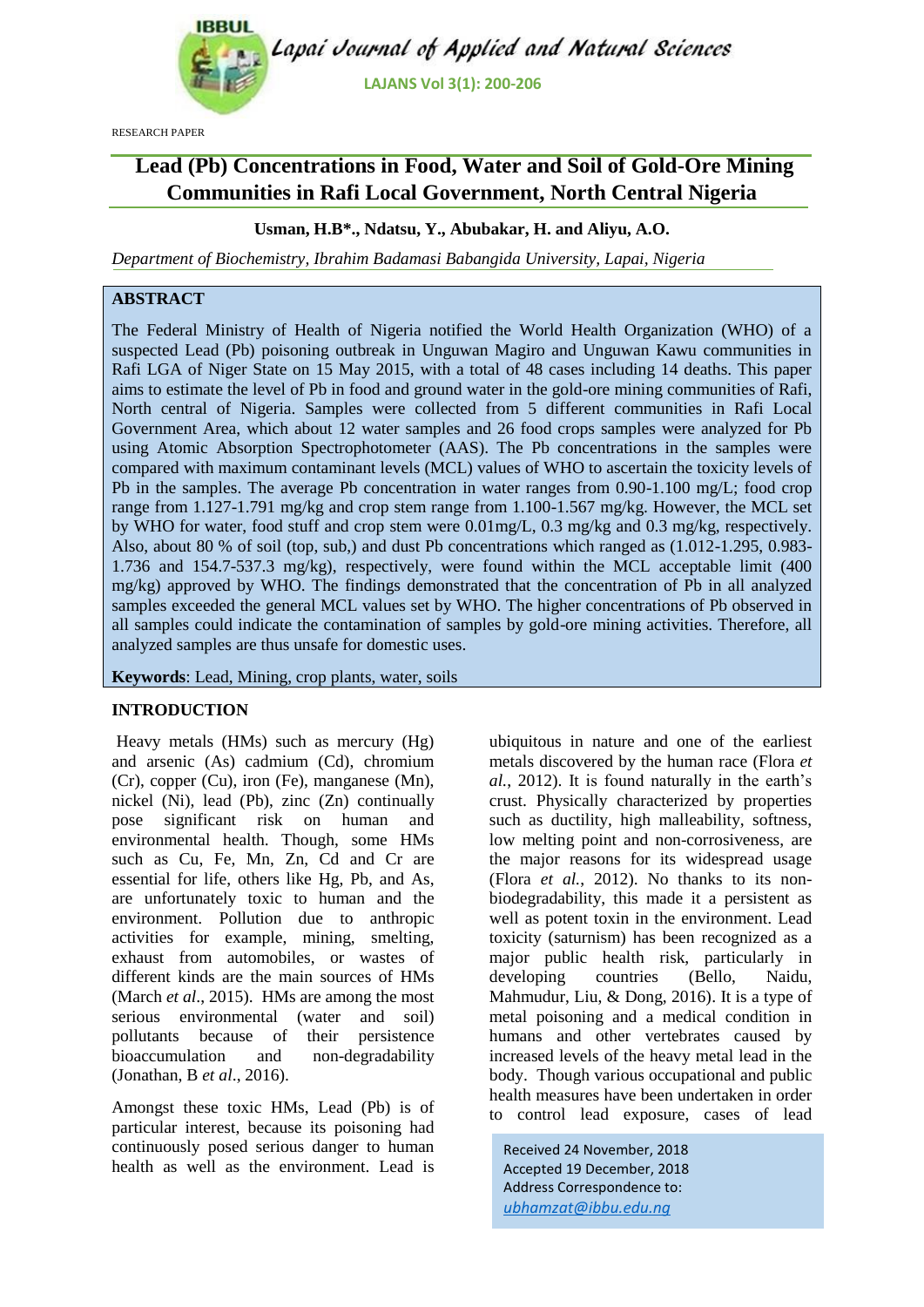poisoning are still reported (Flora *et al*., 2012). Exposure to Pb occurs through ingestion or inhalation by humans and other vertebrates (Rosenb *et al.*, 1996). Exposure to Pb can cause autoimmunity: A condition in which a person's immune system attacks its own cells, resulting to joint diseases and ailment of the kidneys, circulatory system and nervous system (Siraj & Kitte, 2013). Therefore, dysfunction or hypertension in adults and delays in children's physical and mental development including decreased intelligence quotient are attributed to prolong exposure to lead (Bello et al., 2016). At higher concentrations, Lead can cause irreversible brain damage. The effect is more pronounced in children, mostly to children under the age of six (Cory-slechta et al., 2003; Nriagu, Oleru, Cudjoe, & Chine, 1997).

Pb is used in several industries such as the production of batteries, alloys, plastics, varnishes (Clark et al., 2006; Harper, Mathee, Schirnding, Rosa, & Falk, 2003). Therefore, human exposure to lead peculiar to the developing countries occurs through various sources like mining, leaded gasoline, battery recycling, industrial processes such as lead smelting (Bello et al., 2016; Flora et al., 2012).

Illegal/uncontrolled mining and smelting activities in the developing countries like Nigeria have resulted in generation of environmental hazards, enormous amount of wastes and different types of toxicants (Ibrahim *et al.,* 2013). Hence, due to the environmental and health consequences, mining activities can be considered to be more hazardous to economic development than a blessing. Since the aftermath of the first case of lead poisoning in Zamfara, Nigeria in 2010 (Bello et al., 2016; Lo et al., 2012) was reported, many other fatal cases of outbreak were recorded in different part of the country. The presumptive source of the outbreak was associated with semi-industrial scale gold-ore mining and processing that occurs in the affected areas. Key environmental risk factors were contaminated soil, ground water and dust in the environment (Liggans & U, 1998). These mining activities have raised serious concerns on the qualities of crop plants and water sources within and around the mining sites.

The Federal Ministry of Health of Nigeria notified the World Health Organization (WHO) of a suspected Pb poisoning outbreak in Unguwan Magiro and Unguwan Kawu communities in Rafi LGA of Niger State on 15 May 2015, with a total of 48 cases including 14 deaths (CRF 29.2%) reported (WHO, 2015). The outbreak occurs predominantly on children (7 months–11 years) and both sexes (26 male, 22 female) have been affected, with an unusual number of livestock (cows and goats) are also described to be dying (WHO, 2015). Environmental causes were suspected because of a recent increase in gold ore– mining activities in the region. It is discernible that streams and rivers where these toxicants debilitate into, serve the villages and towns along them. Consequently, their drinking water may be contaminated and a possible transmission of Pb may exist from contaminated soil to the plants grown on the polluted soil to the animals that consume such plants. The maximum contaminant levels (MCL) according to WHO, for Lead in food and ground water are 0.3 mg/kg and 0.01 mg/L respectively (Ibrahim *et al.,* 2013).

There are no reports on the Pb concentrations in foods and water of some communities living near the artisanal gold-mining area of Raffi Local Government Area. Therefore, this work aims at analyze Pb levels in food crops and ground water of some communities living around the artisanal gold-mining area of Kagara town of North central, Nigeria.

## **METHODOLOGY**

Analytical grade reagent and distilled water was used throughout the study. All glass ware and plastic container used were washed with detergent solution followed by 20 % nitric acid and then raised with top water and distilled water. Other chemicals and reagents used were of analytical grade and used as received from Sigma Aldrich UK. All working solutions are prepared freshly. Lead Nitrate was used for preparation of Lead standard and Nitric acid, sulfuric acid and perchloric acid mixture was used for sample digestion.

#### **Study Area and Sampling Collection**

The current study location were scattered settlement around the artisanal gold-ore mine site in Rafi local government Kawu, Magiro, Kampany, and Madaka communities located in Rafi Local government area, situated in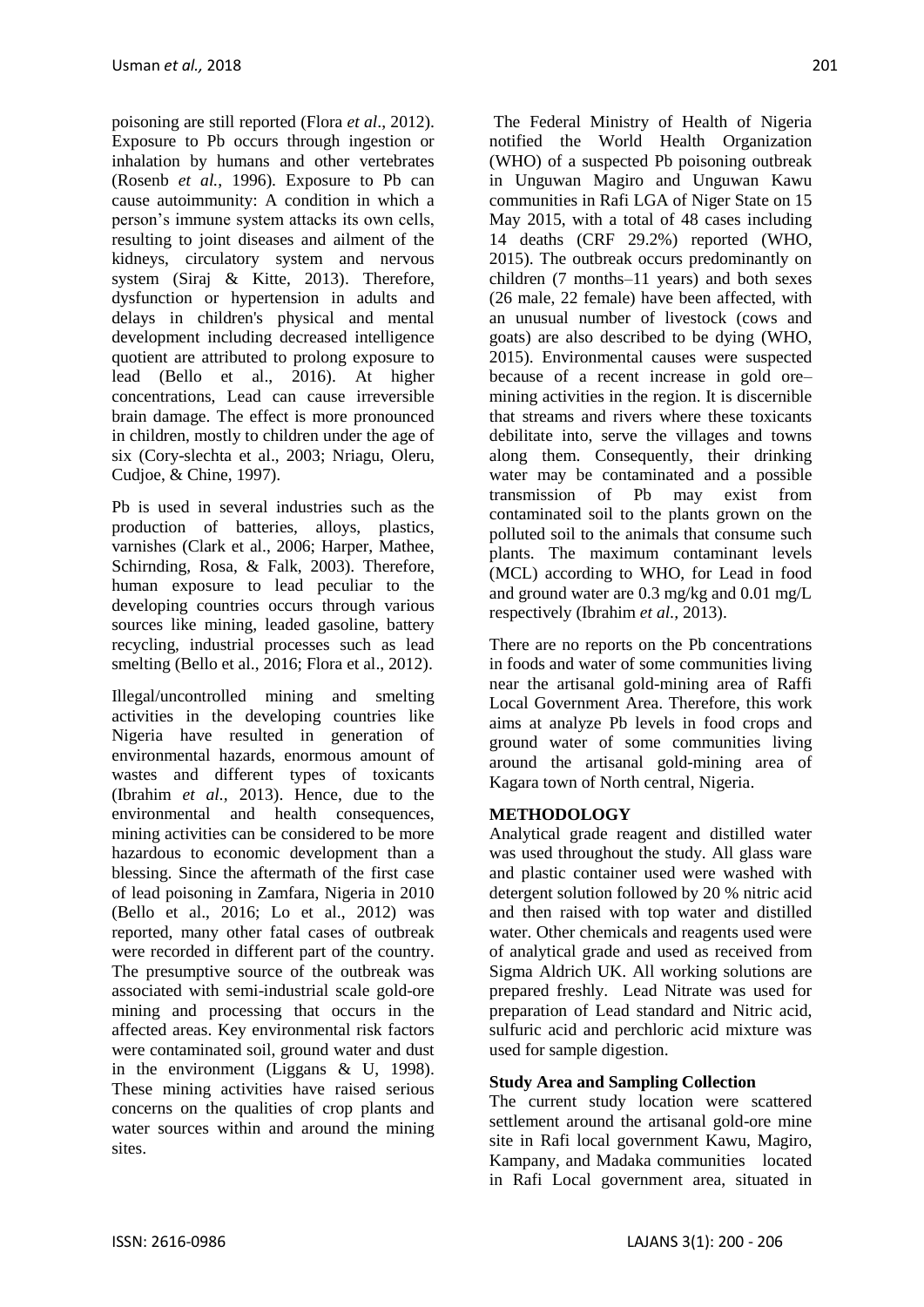Niger state of Nigeria. The site lies between a coordinate of latitude  $10^011^004$ "N'' $15'12$ "E and longitude  $10.18444^{\circ}$  N6.25333<sup>o</sup>E near a major mining site. The gold-mine site began operation in 2009 and many local people work in it.

The samples collected were significant and apparently convincing. Ground water sample were randomly collected from 12 sampling sites (6 well, 4 borehole and 3 stream) water in 5 different area of the study location. Food samples (Maize, Rice, Millet, Beans, and Corn) were obtained from individuals of the studying area in triplicates. These areas include Madaka, Magiro, Kawo, Magaba, and kampany. The samples were collected during the month June 2017.

#### **Samples Digestion Procedures**

Samples were digested to ensure the removal of organic impurities, and thus, to prevent the interference in analysis. The water samples were digested with concentrated Nitric acid. Briefly, 20 mL of nitric acid (50 %) was added to 50 mL of sampling water in a 250 mL conical flask, and then heated on a 100ºC water bath to 10 mL of the mixed solution. After cooling, it was then filtered in a plastic pet bottle and made up to 20 mL with distilled water and then stored in the refrigerator.

Also, about 0.2g of the predigested food samples (Maize, Rice, Millet, Beans, and Corn) were weighed in separate test tubes then, 5ml of digestion mixture (mixture of perchloric acid, nitric acid and sulfuric acid) was added to each test tube. The mixture were then taken into a hot fume chamber and heated over night for digestion. The digests were then mixed with distilled water and filtered, the filtrate were allowed to cool and further diluted with distilled water to 100 mL in volumetric flask. The diluted filtrates were then transferred into a plastic pet bottle. The absorbance was then measured at 530 nm in plastic cuvette using AAS analysis (Spectroscopy Max Plus, Molecular Device Inc. Sunnyvale, CA, USA). The experiments were performed in three replicates and the average absorbance of the replicates was calculated.

#### **Data Analysis**

Analyses of metal ions in all the samples were carried out in Atomic AAS. Statistical analysis was done using statistical packages.

#### **RESULTS AND DISCUSSION**

The potential pathways of community exposure to Pb other than through soil and dust were investigated. To this end 12 water samples from different sources (stream water, bore-hole water and well water) were involved in the investigation of dietary intake by the communities and 26 food crops samples were analyzed.

#### **Effect of mining on Pb in water**

The results of mining on Pb in water sources available to the inhabitants of the artisanalgold mining communities are shown (Fig 1).



Figure 1. The concentrations of Pb in various water sources

The results of Pb concentrations obtained from different water samples that were randomly obtained around the vicinity of the mining site have demonstrated that the investigated water sources were contaminated with heavy metal; lead (Pb), which could be possibly as a result of the mining activities being carried out at Rafi mining site (Fig. 1). The value of Pb in water samples observed range from 0.90-1.100 mg/L. These values are extremely, higher compared to MCL value for drinking water (0.02 mg/L as recommended by World Health Organization (WHO). These results are of serious concern as Pb was recognized for since ancient time as a cumulative general metabolic poison (Siraj & Kitte, 2013). Exposure to lead produces various deleterious effects on the central nervous, hematopoietic, renal, and reproductive system, mainly through increased oxidative stress. These alterations play a prominent role in disease manifestations. Also,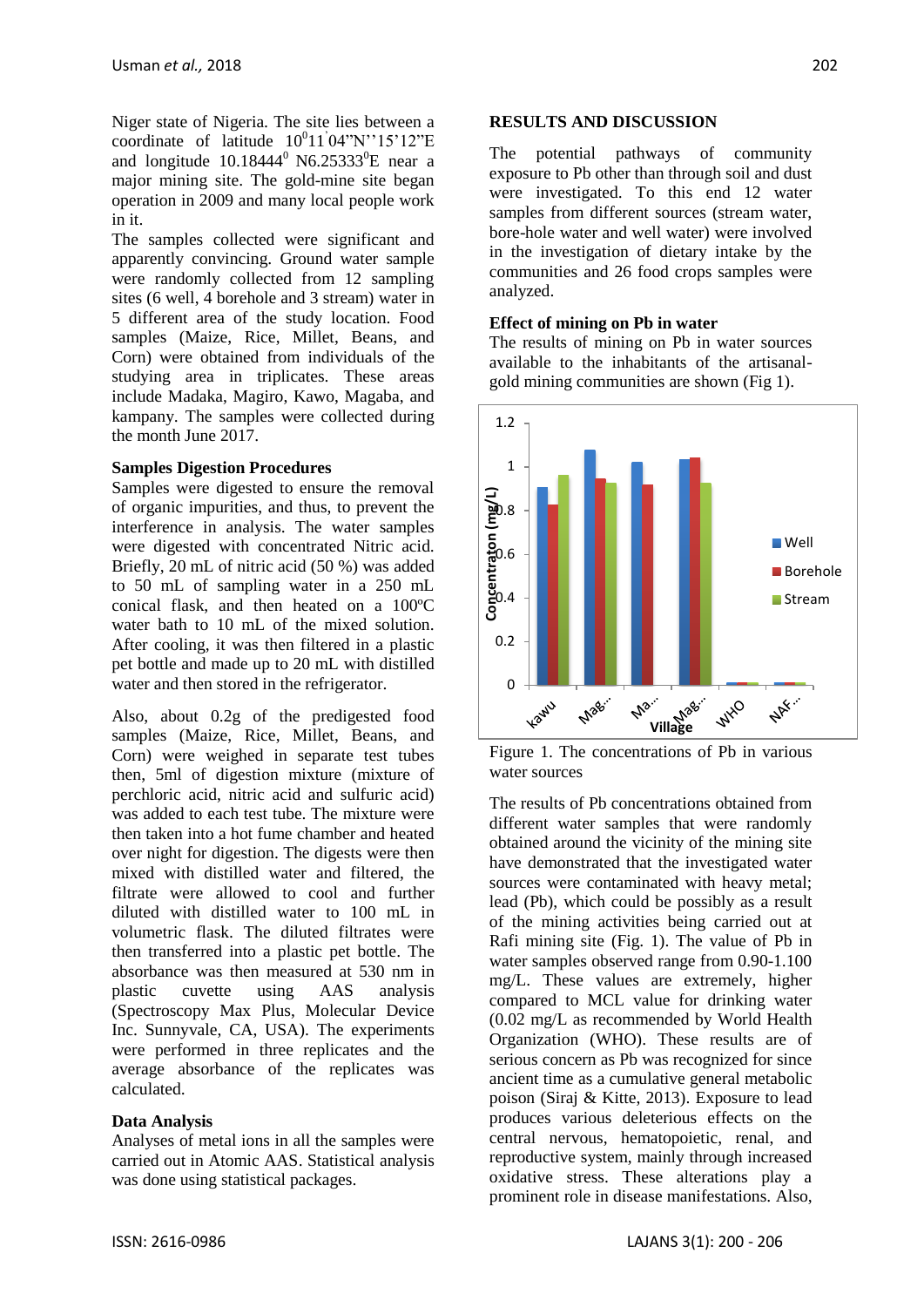studies have linked Pb exposures even at low levels with reduced intelligence quotient in children and caused for attention disorders (Cory-slechta et al., 2003; Siraj & Kitte, 2013). In a recent study by (Ibrahim, *et al.*, 2013; Bello *et al.*, 2016) on the effect of Pb contamination of water sources (well, stream and bore-holes) in some Nigerian communities engaging in mining activities, it was reported that water sources were contaminated with Pb (range: 0.10–0.80 mg/L and 0.09–1.20 mg/L respectively.

### **Effect of mining on Pb in soils and floor dusts**

The result of Pb concentrations in soils and floor dust in the artisanal gold mining communities of Rafi are shown Table 1.

| Village | $Soil(0-15 \text{ cm})$ | <b>RSD</b> | $Soil(15-30 \text{ cm})$ | <b>RSD</b> | <b>Floor Dust</b> | <b>RSD</b> |
|---------|-------------------------|------------|--------------------------|------------|-------------------|------------|
|         | (mg/kg)                 | $(\%)$     | (mg/kg)                  | (% )       | (mg/kg)           | (% )       |
| Kawu    | 1.174                   |            | 1.736                    | 4          | 537.3             | 4          |
| Magiro  | 1.128                   |            | 1.572                    | 3          | 647.3             |            |
| Madaka  | 1.103                   | 0          | 1.215                    | 2          | 234.3             |            |
| Kampany | 1.295                   | 2          | 1.195                    |            | 181.2             |            |
| Kagara  | 1.012                   |            | 0.983                    | 3          | 154.7             | 4          |

Table 1. Lead concentration in Soils (top and sub), and floor dusts

The result revealed that Pb levels in all the soil samples exceeded the normal recommended concentration range as approved by WHO. This indicates a high risk of lead poisoning through agricultural practices carried out on the soil in the community. The results of soils and dusts showed the average Pb concentrations for top soils (range: 1.012– 1.295 mg/kg) while for sub-soils (range: 0.983-1.736 mg/kg). These values were extremely lower than the recommended MCL of 400 mg/Kg by WHO, Standard organization of Nigeria (SON) and 300 mg/kg of Australia's National Environment Protection Measure (NEPM). It appears that most of the top-soils and sub-soils are within the permissible guideline value. The results of the floor dust analysis showed the average Pb concentrations (range: 154.7-647.3 mg/kg). The Pb

concentrations of six (6) samples obtained from Kawu and Magiro Communities exceeded the WHO and SON guideline value (400 mg/kg) and NEPM health investigation level (300 mg/kg). But a general observable trend is that Pb concentrations in floor dusts are generally larger than in sub-soils and topsoils. This finding was in line with result reported previously by (Bello *et al.*, (2016)

that mining activity had a significant impact on surrounding areas.

#### **Effect of mining on Pb in crop Plants**

The results of Pb concentration of maize, millet and guinea corn stems cultivated by the local farmers obtained from the four cardinal directions; specifically along the North, the South, the West and the East cardinal directions are shown in Figure 2.



Figure 2. The concentration of Pb in crop plant obtained from the four cardinal direction of the mine site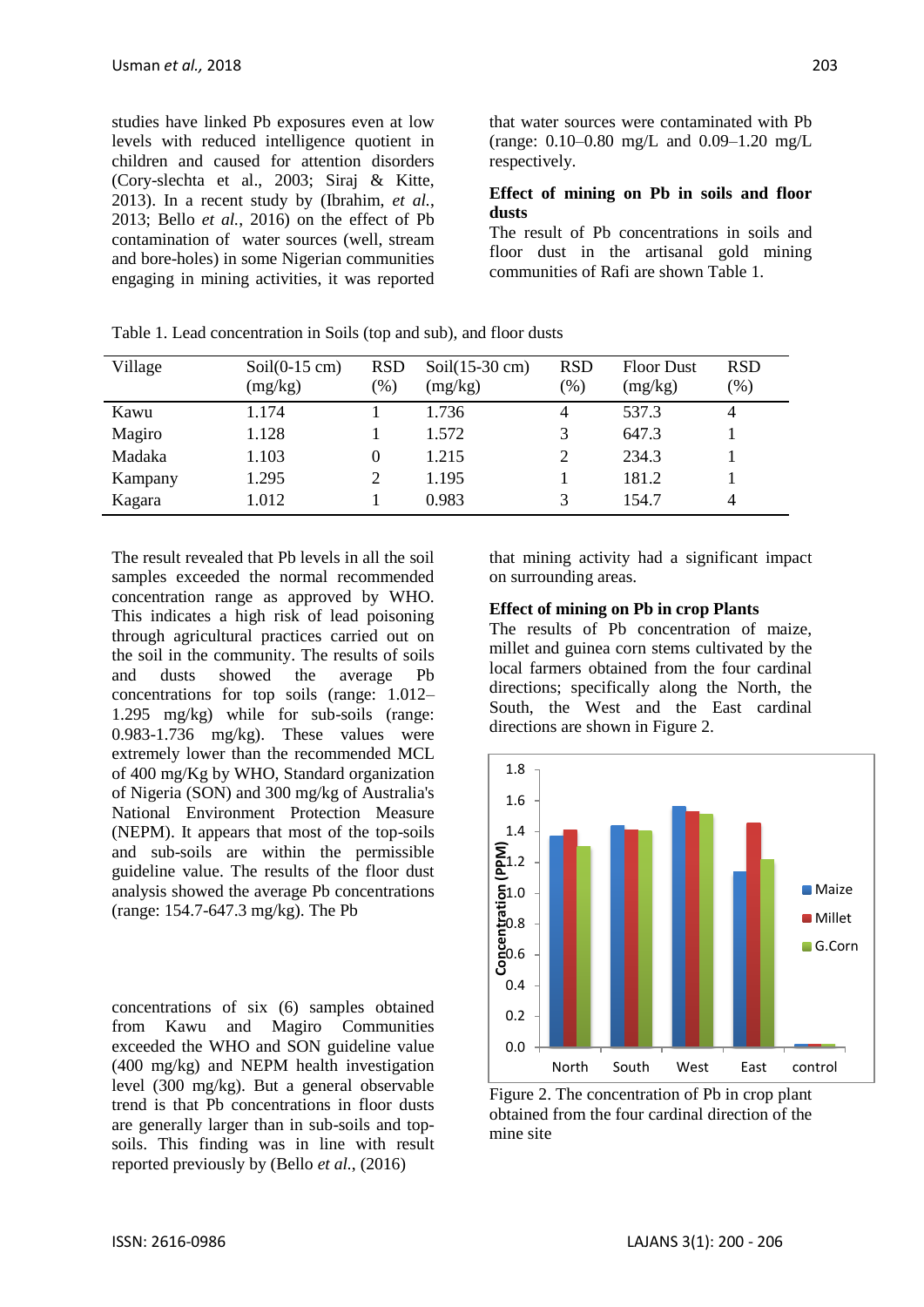Lead concentrations were also detected in all crop plants; Maize (1.137, 1.371, 1.44 and 1.563 mg/kg) for east, north, south, and west, respectively, Millet (1.41, 1.41, 1.458 and 1.528 mg/kg) for north, south, east and west, respectively and G. corn (1.215, 1.303, 1.406 and 1.513 mg/kg) for east, north, south and west, respectively. The observed sample values were far above the recommended MCL by WHO (0.3 mg/kg). The variation in Pb concentration may be attributed to variation in the plant crop type's ability to absorb the toxic

element and their accumulation potential over time. This finding indicated that the selected crop plant samples were contaminated with Pb, and this might be possibly through the absorption of water from the contaminated water and soil due to mining activity.

#### **Effect of mining on Pb in food crops**

The results of Pb concentration in food crops available to the communities around the vicinities of artisanal-gold mining were shown in Figure 3.



Figure 3. The concentration of Pb crop grains obtained from the communities around the mine site

Elevated Pb concentrations were also observed in crop grains obtained from various communities in the vicinity of artisanal-gold mine site. Although varying average concentrations of Pb were detected in all grains obtained from various communities. The average Pb concentrations in all grains range as; Beans (1.035-1.199 mg/kg), G. corn (1.272-1.605 mg/kg), Maize (1.199-1.462 mg/kg), Millet (1.079-1.786 mg/kg), and Rice (1.127-1.791 mg/kg). The trend of results is

worrisome when it was compared with standard MCL (0.3 mg/kg) set by WHO and NAFDAC. The increased artisanal-gold mining activities might have contaminated their drinking water and a possible transmission of Pb may exist from contaminated soil to the plants grown on the polluted soil to the animals that consumed such plants. These findings had corroborated with the report of WHO, (2015) that a suspected Pb poisoning outbreak occur in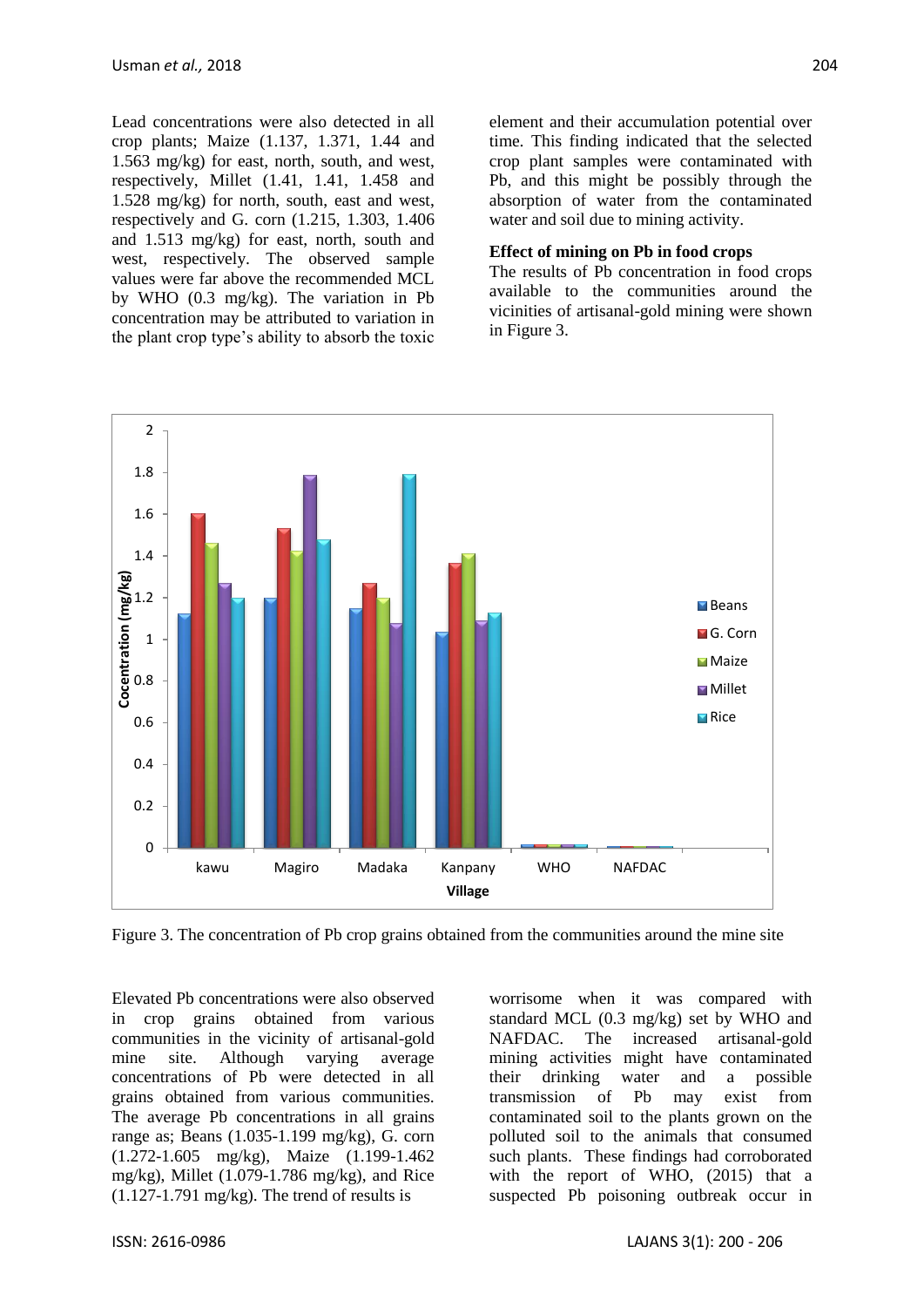Magiro and Kawu communities, that resulted to a total of 48 cases including 14 deaths (CRF 29.2%). The result has lent more credence to reports by many studies (Ibrahim *et al.,* 2013; Bello *et al.*, 2016) that mining activity increased the incidence of Pb exposure in the mining communities.

### **Conclusion**

As much as mining activity is acknowledge in Nigeria, there is also an important need to recognize its environmental and health hazard/effect and also to find a means of resolving it. The study reveals that Pb levels in water sources, food crops available to the inhabitants around Rafi mine-site far exceeded the WHO's recommended levels (0.02 mg/L and 0.03 mg/kg respectively) of Pb. The observed Pb concentrations in soils fall within the acceptable MCL values as approved by the regulatory agencies. Also, the Pb concentrations observed in six (6) samples obtained from Kawu and Magiro communities exceeded that of WHO and SON guideline value (400 mg/kg) and NEPM health investigation level (300 mg/kg). Therefore, this work had substantiated the hypothesis by WHO that a "suspected Pb poisoning outbreak in Magiro and Kawu communities in Rafi LGA of Niger State on 15 May 2015, with a total of  $48$  cases including  $14$  deaths", this is due to proximity of the communities to the gold-ore mine site. Therefore, it could be observed that the exposure pathway to Pb contaminations in this communities is not only limited to dusts, but also well water and food crops. Hence, there is a need for urgent and serious measures by Government to regulate the mining activities at the site, so as to minimize the environmental and health hazard of Pb.

## **REFERENCES**

Bello, O., Naidu, R., Mahmudur, M., Liu, Y., & Dong, Z. (2016). Lead concentration in the blood of the general population living near a lead – zinc mine site , Nigeria : Exposure pathways. *Science of the Total Environment, The*, *542*, 908–914. https://doi.org/10.1016/j.scitotenv.2015.1 0.143

- Cory-slechta, D. A., Ph, D., Cox, C., Ph, D., Jusko, T. A., & Lanphear, B. P. (2003). Intellectual Impairment in Children with Blood Lead Concentrations below 10 µg per Deciliter. *The New England Journal of Medicine*, *348*(16), 1517–1526.
- Flora, G., Gupta, D., & Tiwari, A. (2012). Toxicity of lead: a review with recent updates. *Interdisciplinary Toxicology*, *5*(2), 47–58. https://doi.org/10.2478/v10102-012-0009-  $\mathcal{D}$
- Harper, C. C., Mathee, A., Schirnding, Y. Von, Rosa, C. T. De, & Falk, H. (2003). The health impact of environmental pollutants : a special focus on lead exposure in South Africa, *322*, 315–322.
- Ibrahim, A. Abdulfatai, J. Okafor, J. Abdulkareem, A. Abdulwahab, G. (2013). Effect of Lead Mining Activities on Crop Plants and Water: A Case Study of Tunga Tsauni, Gurara, Niger State, Nigeria. *International Journal of Engineering and Technical Research*, *2*(12), 755–765.
- Jonathan, B. Maina, H. & Maitera, O. (2016). Heavy metal pollution assessment in the sediments of lake chad, Nigerian sector. *Bayero Journal of Applied Sciences (Bajopas)*, *9*(1), 213–216.
- Liggans, G. L., & U, J. O. N. (1998). Lead poisoning of children in Africa , IV : Exposure to dust lead in primary schools in south-central Durban , South Africa.
- Lo, Y., Dooyema, C. A., Neri, A., Durant, J., Jefferies, T., Medina-marino, A., … Samson, M. Y. (2012). Childhood Lead Poisoning Associated with Gold Ore Processing :a Village-Level Investigation—Zamfara State, Nigeria. *Research | Children ' S Health*, *1450*(10), 1450–1455.